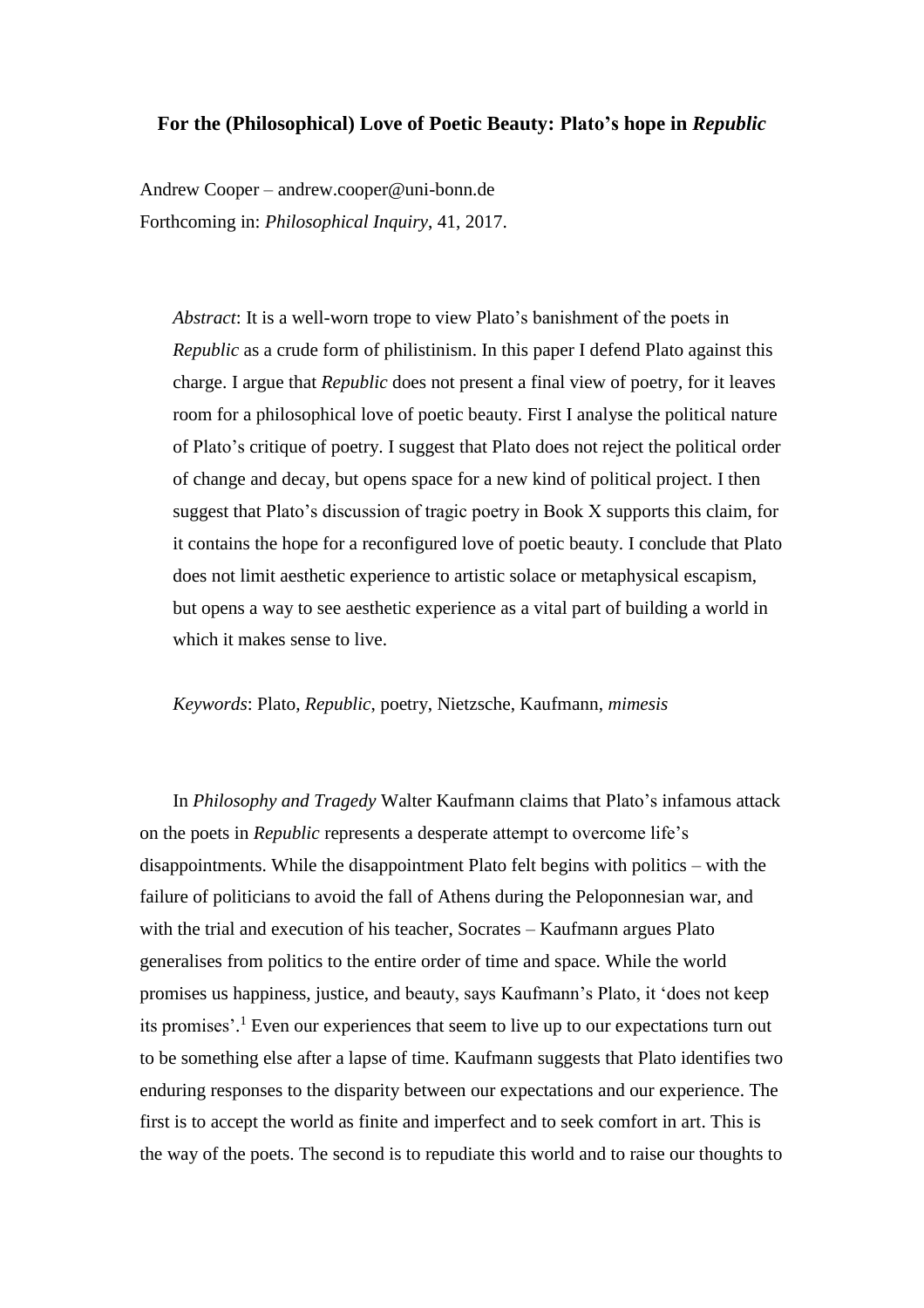another realm, one void of time and change.<sup>2</sup> For Kaufmann, Plato advocates the latter view, denigrating the poets as idolaters in order to construct a world devoid of change and decay that *does* deliver on its promises.

Kaufmann's interpretation of *Republic* bears close resemblance to Nietzsche's characterisation of Plato as 'the enemy' of poetry in *The Birth of Tragedy*. For Nietzsche, Plato's rejection of poetry marks an epochal moment; it is 'the one turning point and vortex of so-called world history' that led the ignorant herd away from the dangerous, thrilling truth of finitude to the safe, comforting, but ultimately false doctrine of transcendence.<sup>3</sup> Plato's banishment of the poets is an 'escape' from the hard facts of reality that the poets take as their building material. Prioritising the material over the ideal, Nietzsche does not present the destruction of Greece in terms of wars, decisions, and misjudgements, but in terms of philosophical justice meted on Plato's metaphysical conservatism.

What Kaufmann and Nietzsche share in common is that they both view Plato's attack on poetry as a rejection of politics. In their reading of *Republic*, Plato rejects the city as the site of change and instead presents an otherworldly city so that the citizens might be educated to fit their predetermined place within it. Thus we must choose between one of two options: join Plato's rejection of poetry for a higher, otherworldly reality, or limit our hopes to the fleeting moments of beauty we find in the arts.

Several commentators have criticised this dichotomy by suggesting that Plato does not force us to choose between poetry and philosophy, for Plato's aim is ultimately to bring them into closer proximity.<sup>4</sup> Some do so by pointing out that Plato was clearly aware of the attack made centuries later by Nietzsche, for he notes that his contemporaries will find his argument 'harsh' and 'boorish' (607b). In response to such opponents who would reject his conception of philosophy to poetry, Plato claims that the quarrel between poetry and philosophy is 'ancient'; that *he* is not responsible for the tensions between poetry and philosophy, for philosophers and poets have *always* been squabbling over the primacy of their arts. What is new about Plato's approach, according to this view, is that instead of perpetuating the atrophy of poetry and philosophy, Plato works toward their convergence. In particular, he proposes a philosophical kind of poetry that might form the guardians as men of justice.

While this view helpfully shows that Plato's banishment of the poets is not his final word on the matter, it does not repudiate the attack made by Nietzsche and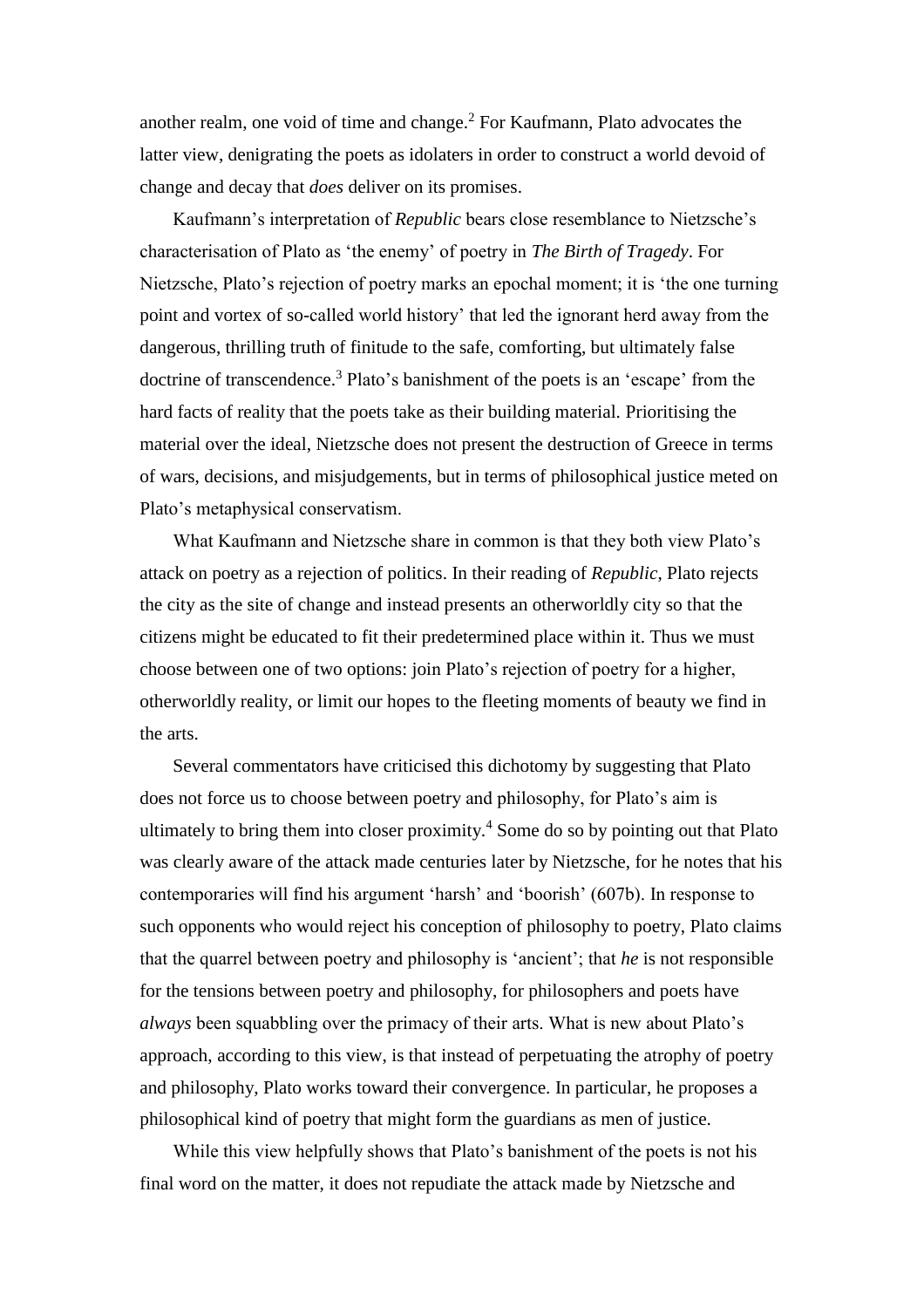Kaufmann on Plato's so-called otherworldly agenda. The convergence of poetry and philosophy in Plato's philosophical kind of poetry is far from egalitarian, for poetry must answer to philosophy's demands if it is to be admitted into the just city. Some scholars have noted the asymmetry of Plato's view of poetry and philosophy, and yet argue Plato still holds poetry *qua* poetry in some esteem.<sup>5</sup> Such scholars point to Plato's self-confessed 'love and reverence' (596c) for Homer and the tragedians, and suggest that Plato does, despite himself, retain a desire that non-philosophical poetry might find a place in the just city. The upshot of this is that Plato does not force us to *reject* poetry for philosophy; rather, we might simply *prioritise* the one over the other. Again, this view does not refute the attack made by Nietzsche and Kaufmann, for despite Plato's confessed love and reverence for Homer, poetry must still submit to the strictures of philosophy. Nietzsche's *political* critique of Plato – that Plato's rejection of poetry entails a rejection of the political sphere for the comfort of a *polis*  that is not of this world – remains undefended.

In this paper I aim to defend Plato against the critique of Nietzsche and Kaufmann by arguing that Plato *does* suggest an alternative to the dichotomy of poetry/philosophy in *Republic*, and not simply in the form of philosophical poetry. This alternative is not fully formed; rather, it is anticipated by the fact that Plato leaves room for a reconfigured *eros* of poetic beauty. <sup>6</sup> The phrase 'leaves room for' is important: Plato banishes the poets in Book III, he decries the ontological status of poetry in comparison to philosophy, and he searches for a cure for the sickness with which poetry can infect the mind. However, by paying attention to Plato's intentions in attacking the poets, and by noting his complex engagement with poetry in Book X, we find that Plato stops short of attacking poetry itself. I will suggest that Plato's hesitancy can be explained through his concessions in Book X, which suggest he maintains a hope that our problematic love for poetry might be reconfigured *through* philosophy in such a way that is compatible with his project of reform. It is my aim to show that Plato's hope is not without ground.

By arguing that Plato leaves room for a reconfigured love of poetic beauty, I intend to show that Kaufmann and Nietzsche's suggestion that Plato aims to escape from the disappointment of life does not do justice to Plato's ambitions in *Republic*. Instead, I argue that Plato's critique of poetry attempts to open space for a new kind of political project: the creation of a world in which it makes sense to live. In such a world it might be possible to love poetic beauty. This love, however, would be vastly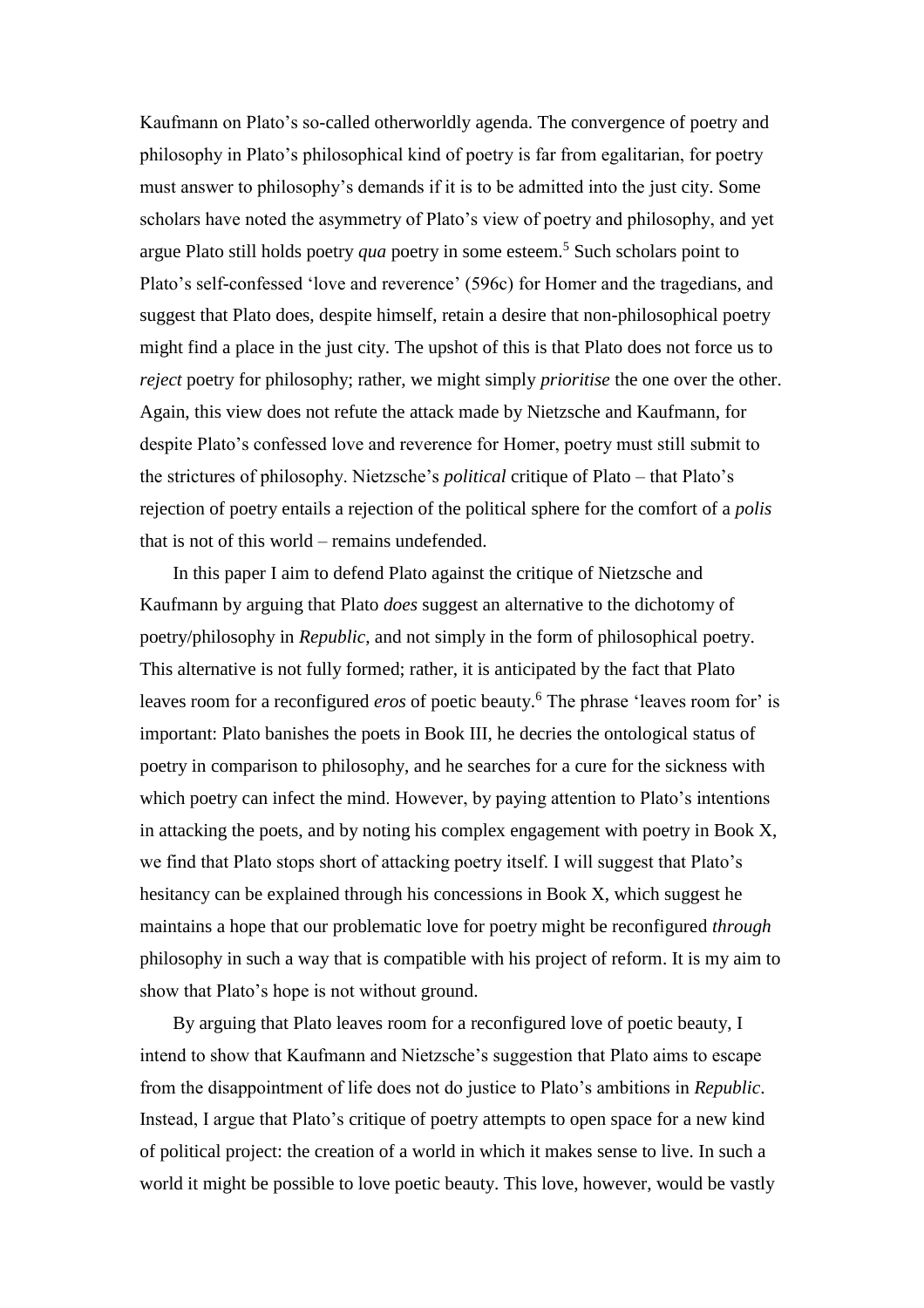different from the kind of love held by Plato's contemporaries for the poetry of their day.

To make this case I begin by examining the reason that Socrates and Glaucon decided that it would be beneficial to banish the poets in Books II and III of *Republic*. I claim that their proposal to banish the poets turns on the rejection of fate and the conviction that the citizens are the locus of civic change. I then turn to Plato's direct critique of poetry in Book X, where I show that Plato's argument is not directed against the poets, but against *those who claim* that the poets are wise in all matters. Bearing these first two points in mind – that Plato holds the citizens as the locus of change, and that he aims to undermine those who hold the poets as all-wise – I explore Plato's provocative image of the 'antidote' to poetry's seductive powers. When understood in light of these claims, Plato's discussion of the antidote reveals his hope for a reconfigured love of poetic beauty that does not distort the soul but remains open to what is beyond the given. This reading of *Republic* navigates a path between the two options opened by Kaufmann's reading of Plato; one that does not limit aesthetic experience to either artistic solace or metaphysical escapism, but that is part of the project of building a world in which it makes sense to live.

### **1. Imitation and education**

There are two main ways that Plato's story of education (*mousike*) in *Republic* can be taken, and both turn on how one understands the relation between poetry and politics. The first way, and the way put forward by Nietzsche, views Plato's conception of politics as a form of escapism: Plato proposes to educate the citizens so that they might fit their predetermined place in the city.<sup>7</sup> In this view, those who are most suited to education (the philosophers) concern themselves not with the city in itself, but that which is other than the city: the good and the just. Poetry must represent the triumph of the good so that the philosophers are not distracted by this world but are formed according to otherworldly matters. The second way is that Plato's view of education is 'political' in the modern sense of the word: Plato's view of education entails that civic cultivation can remake this present world (i.e. the city) in a better way, and that a properly philosophical love of poetry can play a role in this cultivation.<sup>8</sup>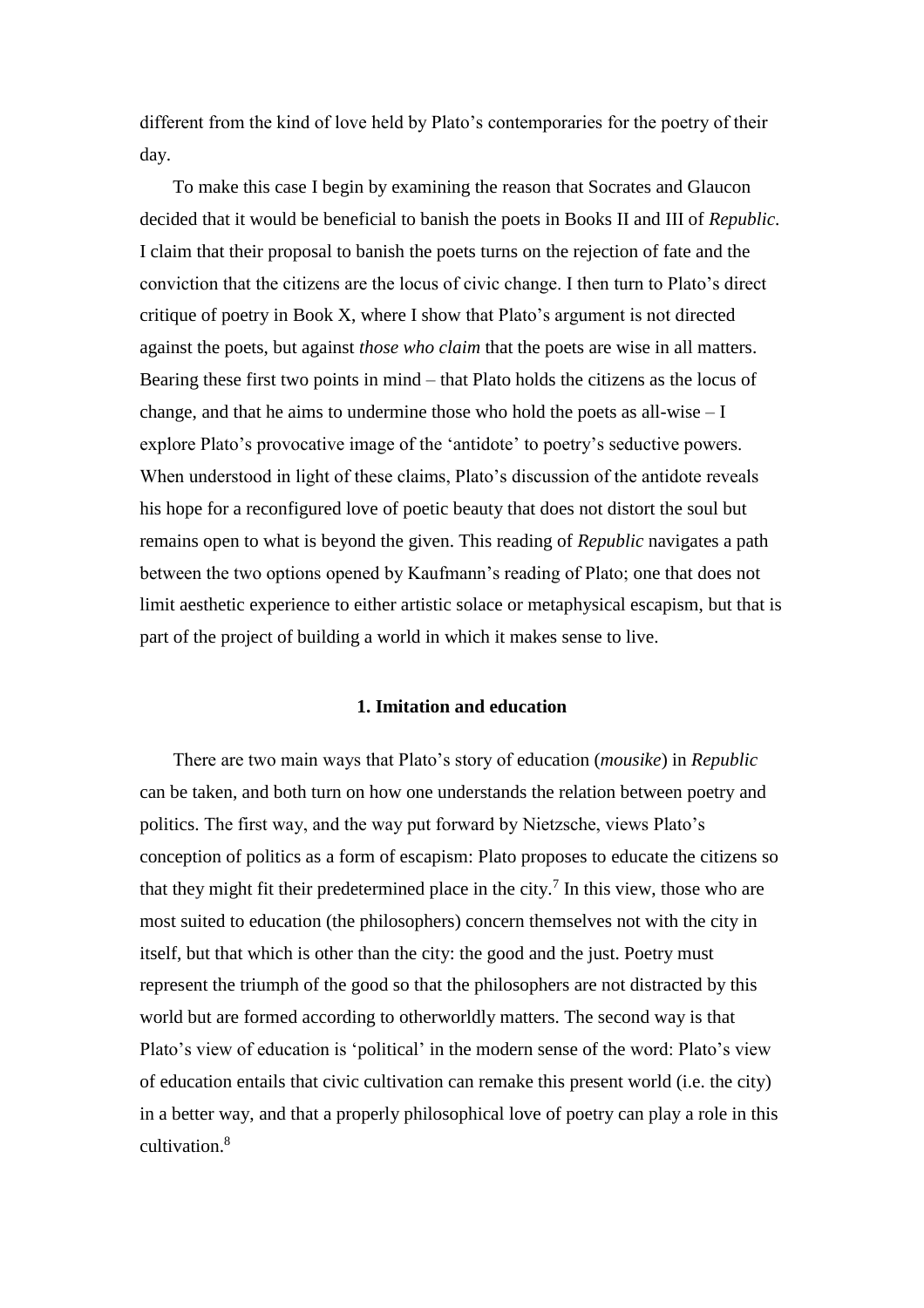In this section I focus on the role of poetry in Plato's view of civic education in order to argue that the second reading of *Republic* does greater justice to Plato's argument than the first. Socrates does not direct his attention in Books II and III to poetry itself, but – as Kaufmann rightly notes – to the demise of the Athenian public sphere. Yet rather than following Kaufmann by concluding that Socrates responds to this demise by seeking comfort in a world beyond decay, I suggest that Plato's critique of Athenian education is based on the conviction that it is neither fate nor the gods that shape civic life, but the *citizens*. The emphasis Plato places on the agency of the citizens, I suggest, entails that his view of education, and thus poetry, is concerned with matters of *this* world rather than one that lies beyond it.

To begin, the context in which Plato writes *Republic* gives us reason to consider his examination of the poets as an outworking of his conviction that it is the citizens who shape the city. As Danielle Allen notes, Plato's motivation for writing must be understood in the context of his own formation.<sup>9</sup> We do well to remember that Plato was educated during the tumultuous years of the Peloponnesian war that saw the socalled Golden Age of Athens come to a dramatic end. During the Golden Age, the city's economic, military, and political life flourished as Homer and the tragedians were held as rich sources of public wisdom. Yet this period of Athenian history lasted less than a century; the final years of the Peloponnesian war saw Athens brought to its knees: the Athenian naval fleets were defeated, the city became subject to Sparta, and Athens lost its standing as the preeminent Greek city-state. Yet despite the demise of Athens, it seems that many citizens continued to honour the heroes of the Golden Age – such as Aeschylus, Pericles, Cleon, and Sophocles – for their wisdom in matters of civic life.<sup>10</sup> Yet for Plato, the so-called wisdom of these heroes informed decisions that led to the decline of Athens. In the *Gorgias* he argues that if the heroes were as just and intelligent as people claim, then they would have raised their own sons in a corresponding fashion.<sup>11</sup> The corruption of Athens, he suggests, gives testament to the inability of the past generation to educate their youth in such a way that would empower them to make decisions that would ensure the flourishing of the city. For this reason he argues that those 'who praise Homer and claim that this poet has educated Greece', who believe that Homer 'deserves to be taken up and studied both for the conduct of human affairs and for education (*mousike*)', must be called into question (606e).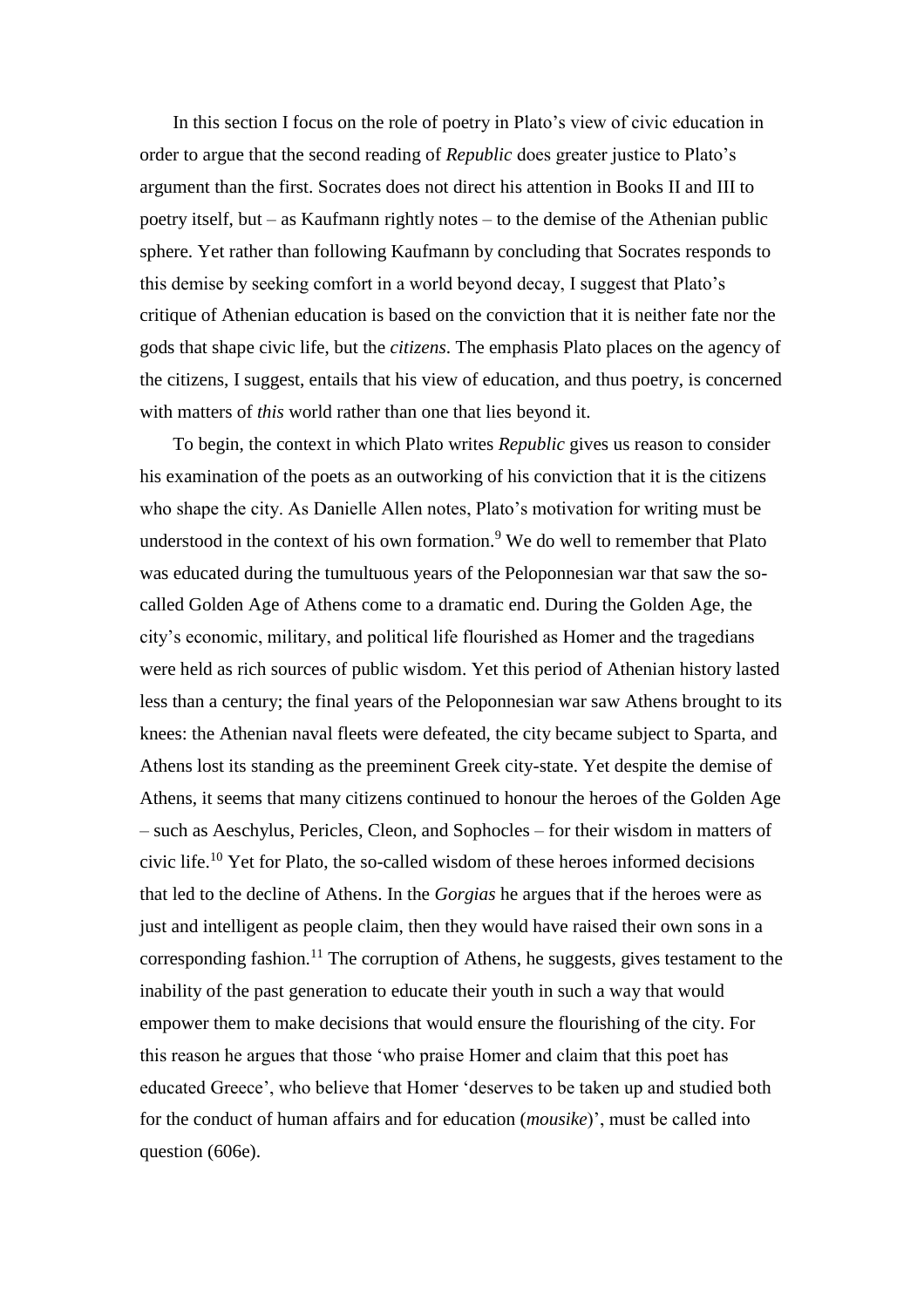Plato's critique of Athenian education shares one assumption with the politicians of the Golden Age: like Pericles and Cleon, Plato attributes a primary role to the citizens in historical change. By attacking the poverty of Athenian education, Plato implies that the demise of Athens was not fated by unknowable forces beyond human control, and neither does it express the deep disappointment that permeates all human life under the sun. Rather, Plato presents the demise of Athens as the result of ignorance in matters of education. From this conviction he begins his story of the ideal city with a reassessment of *mousike*, that is, of the strategies that the Athenians employed in the education of its citizens.<sup>12</sup> Education is the fundamental place to begin civic reform, for 'the beliefs [that the young] absorb at that age are difficult to erase and tend to become unalterable' (378d-e). Due to the indelible nature of education, Plato states to Glaucon that we must 'take the utmost care to ensure that the first stories they hear about virtue are the best ones for them to hear'.

Plato clearly thinks that those who depend on Homer's poetry for the basic formative stories are misguided. He argues that to assume that poets have knowledge of things they represent, and are thus helpful for the process of education, is to mistake the kind of craft that poets possess. To make this case, he introduces the concept of *mimesis*, or imitation, in order to problematise the idea that poets are skilled in the crafts they represent. Rather than being skilled in such crafts, Plato aims to show that the poets are skilled in a second-order craft: the craft of *imitating*. In Plato's view, the writing of poetry occurs in a sequence of transitions: in representing a particular character the poet imagines himself being the character he imitates, transmitting this psychological condition to the performers and onto the audience. For example, Plato describes Homer's speaking 'as if he were' Chryses as *mimesis*, for it is a kind of 'likening oneself to someone else, either in voice or shape' (393c). Homer's activity is intentionally like another activity, namely, Chryses' speech. Plato's charge is that Homer tries as much as possible to make it seem to us that it is not he who speaks, 'but that it is the old priest' (393a-b). He does not describe Homer's intentions as 'deceiving', as if his intentions were malicious, but as 'seeming'; Homer makes it *seem* as if he were Chryses despite the fact that the audience know that he is not. What else would a poet try to do? While this process of seeming is not harmful in itself, when the audience accept this seeming for reality, harm can occur. One might say that Plato was aware of the wilful suspension of disbelief a few millennia before Coleridge: he recognises that while the audience are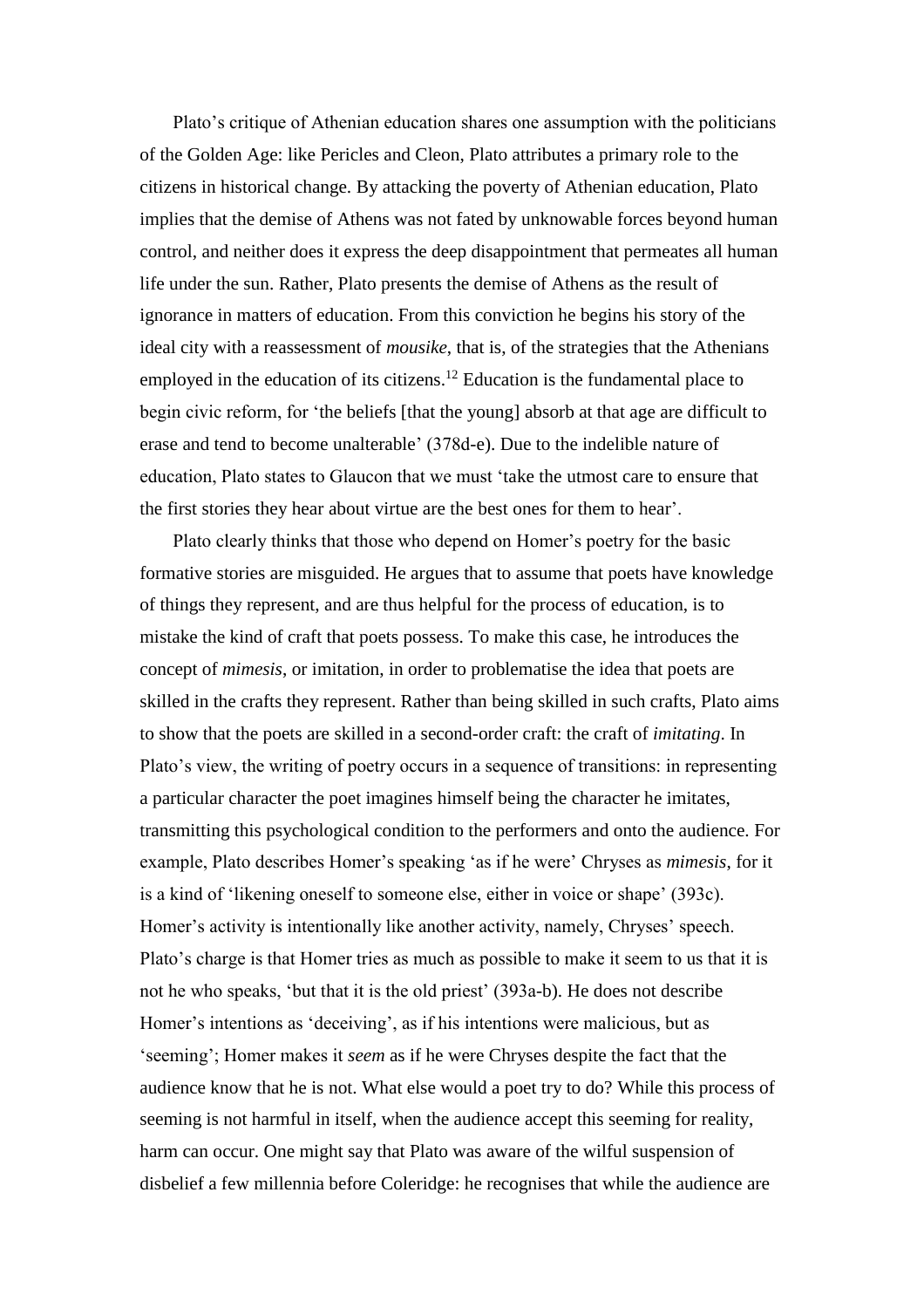aware that Homer is not Chryses, they (willingly) forget this, for they allow themselves to be carried away by Homer's skill of imitation. This, for Plato, is precisely how people come to believe that Homer deserves to be studied both for the conduct of human affairs and for education; they mistake his skill in *imitating* human affairs with the skill of *doing* them.

Having established that the skill of the poets is the skill of imitation (to represent the likeness of a character or human affairs), Socrates asks Glaucon whether 'we want our guardians to be good at imitation' (394e). It is not clear how this question stems from his prior critique of poetic *mimesis* unless we recognise that he introduces a second kind of *mimesis* that is not limited to the production of art, but concerns the *performance* of the art by a poet's student. Plato seeks to establish that the guardians should never imitate a disgraceful part on the stage for fear of catching 'the infection' in real life:

For have you not noticed how dramatic and similar representations, if indulgence in them is prolonged into adult life, establish habits of physical poise, intonation and thought which become second nature? (395c-d)

The kind of imitation Plato discusses here involves the impersonation of the activity of another person: a 'dramatic' representation. Opposed to Homer's productive *mimesis*, this is a non-productive kind of *mimesis*, for the end result is not the creation of a piece of poetry but the likening of oneself to another through embodied mime. Yet according to Plato, non-productive *mimesis* does not only affect the body and practices of speech; it also affects the mind. Because acting and embodiment were central components of traditional *mousike*, Socrates makes it clear that the guardians are not to imitate Homeric tragedy, for it does not shape their characters in terms of virtue.<sup>13</sup> They must be able to 'recognize madness and wickedness', Plato states, but must not 'do these things or imitate them' (396a). Thus Plato does not argue that the guardians ought to be protected from disgraceful characters, but that they ought not imitate them.

Plato does not introduce the concept of *mimesis* to make attack the medium of poetry, but to examine the maker of poetry: the one who imitates all crafts (*mimetikoi*). It is in this context that Plato uses the infamous language of 'banishment'. Yet it is not poetry that is banished, but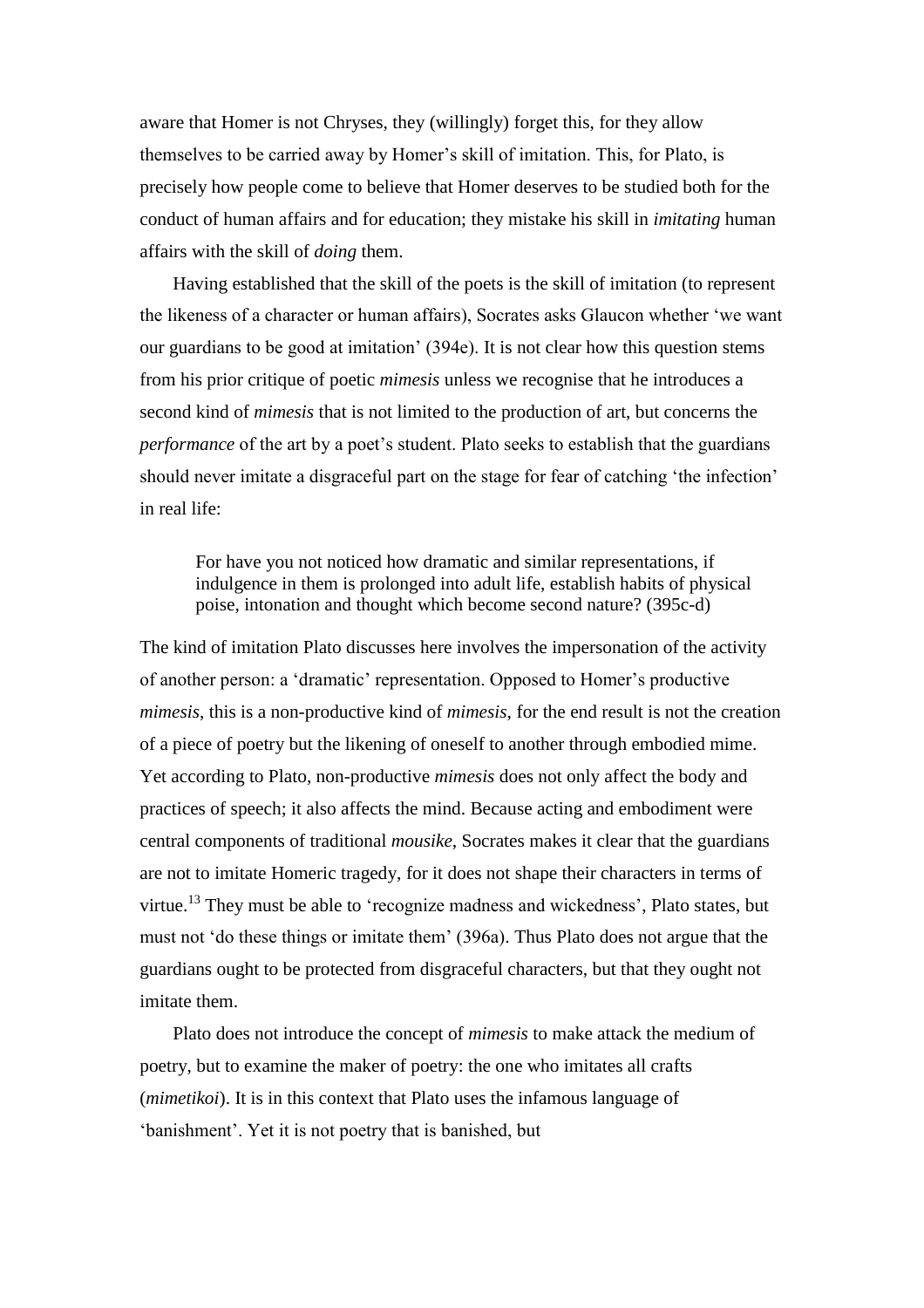the one who can take on every kind of shape. He, not god, is the one who would use his powers of enchantment to make us think that he has become all sorts of persons – human and divine. (398a)

Socrates' tone in this passage is highly satirical. At first he seems quite positive toward the poets. If such a poet arrived in the city who by 'showing off' his poems could convince us that he is 'all things', Socrates suggests that we (Socrates, Glaucon, and 'we' the reader) ought to anoint his head with myrrh and crown him with wool. However, once we have crowned the poet in a fitting way, Socrates states that we ought not keep him but politely banish or, to use R. E. Allen's translation, 'send him on', to another city.<sup>14</sup> While such a poet is certainly impressive, he would not interest *us*, says Socrates: 'we would employ for our benefit more austere and less charming poets' (389b). Such poets would 'imitate for us the diction of people of good character', for such models would contribute toward the proper education of the guardians.

Socrates' conversation with Glaucon regarding the itinerant poet is playful, and requires careful consideration if we are to infer from it 'Plato's view of poetry'. However, it is not difficult to infer the major claim that Plato is driving home in this episode: that itinerant poets tend to deceive their audience into believing that they are skilled in all that they represent. Socrates does not show any anger or impatience with the poets. He simply suggests that the citizens of a just city would recognise the poet's skill without being overwhelmed, enjoy his work, crown him with wool, and then move him along, for they would not be interested in someone who is skilled only in imitation.

Clearly Socrates is not criticising the medium of poetry but a particular manifestation of its maker. Imitation can play a properly educative role – indeed, it must – but poetry, as a form of imitation, does not *currently* play that role, because it is not conscious of its status as imitation. Poets need not be expelled, Socrates notes, if they were to 'imitate the style of the good man and in their works abide by the principles we laid down for them when we started out on this attempt to educate the guardians' (398b). Thus his banishment of the poets is not a final verdict on poetry (at least in Book III), for the poetic style could very well be put to good use. Yet given the present ignorance of the citizens, Socrates proposes to banish *mimetikoi* so that this ignorance can be addressed though a properly educative form of *mousike*. Once civic education has been remedied and the people come to recognise the ignorance of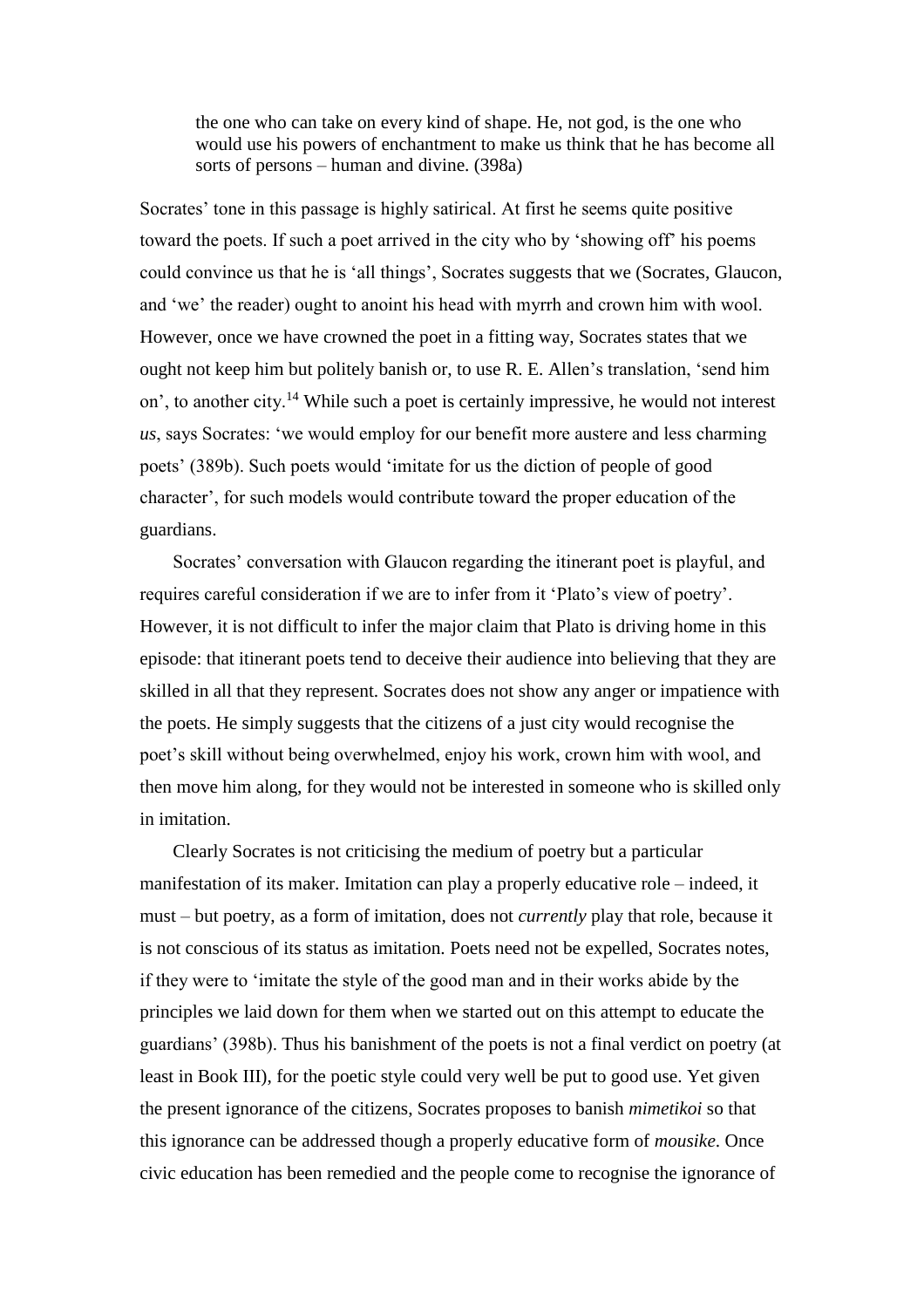the poets in the matters they represent, it seems that Socrates is open to reconsider the merit of those who are skilled in imitation once more (see 607e-608b).

Before I move to Plato's concession to reconsider poetry, it is important to return to the context of *Republic* in order to note that Socrates' scrutiny of the poets is part of Plato's larger search for reform. Here it is particularly evident that Kaufmann's existential interpretation of Plato is misleading. In Plato's understanding, the demise of Athenian society does not entail that the world is determined by fate; that we live under the rule of an unpredictable tyrant-god who distributes a random assortment of good and evil. Plato is critical of the view of fate presented by Homer in the *Iliad*, which entails that 'Zeus has two jars standing on the floor of his palace, full of fates, good in one and evil in the other' (379d). For Plato, to 'seek comfort in art and poetry', as he does in Kaufmann's reading, would be to accept Homeric fate and concede that, despite our inner conviction that things are not what they could be, what *is* is divinely given. In other words, Homer's view of fate undermines the ability of the citizens to shape what is held in common. Nietzsche accepts this view of fate in *Birth of Tragedy*, and argues that it is necessary if we are to cope with life's disappointments through aesthetic solace.<sup>15</sup> For Plato, the kind of poetry that represents the way the world appears to us now can tell us nothing of how it *could* be or how we *should* act. Thus, while the skilful representation of the world might be pleasurable, it cannot direct us beyond the given order. Such a task requires another kind of representation that does not imitate appearances but opens us to what might lie beyond them.

When we recognise Plato's attempt to reform the city, it is clear that *mimesis* itself is not to be banned. Indeed, he never ceases to think that *mimesis* is the first step in a child's habituation into a particular character-type (see 403c, 410a, 424b-d, 429e-430b, 522a). Yet Socrates is quick to assert that the guardians must only imitate characters suitable to their craft: men of courage, self-control, piety, freedom of spirit, and similar qualities (395d). Here we find a call for the reformed kind of poetry that will serve the city; a *philosophical* kind of poetry that imitates the truth.

#### **2. Imitation and poetry**

While Plato argues in Books II and III of *Republic* that one 'who can take on every kind of shape' should be banished, he identifies a way that poetry could assist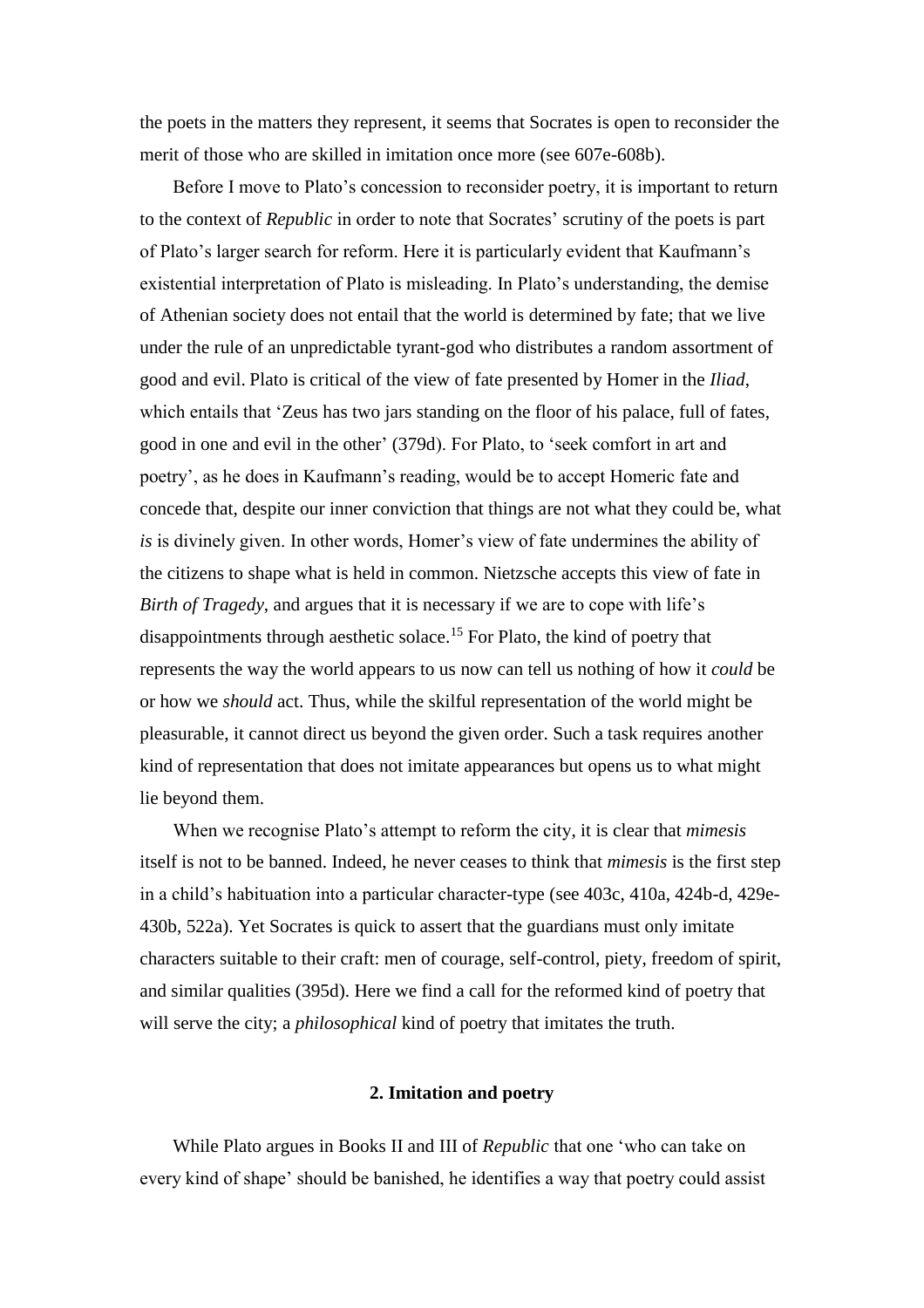in the formation of the guardians. Yet in Book X Socrates and Glaucon turn their gaze to poetry itself in order to refute the claim that the poets are all-knowing. For Kaufmann, Plato's attack on poetry in Book X does not only reiterate the banishment he declared in Book III; more seriously, it extends his critique of the corruption from the effects of poetry to poetry's essence. <sup>16</sup> According to Kaufmann, in Book X Plato argues that poets and artists 'lure us to move in the wrong direction – not from what seems to what really is, but from treacherous semblances … to the images of the deceitful, ever-changing, fickle world'. Kaufmann implies that Plato's banishment of *mimetikoi* in Book III is paradigmatic for the makers of *all* the arts, which Plato makes clear in Book X through his final critique of poetry.

In the following section I will argue that in the midst of his critique of poetry in Book X, Plato leaves room for tragic poetry despite the fact that he struggles to formulate an argument for tragic poetry's continued existence in the city. Yet before making this claim it is important to clear the ground by showing that Plato's critique in Book X is not primarily directed at poetry, as Kaufmann claims, but at the *reception* of poetry. Plato's intention is not to banish tragic poetry once and for all, but to show that it is wrongheaded to consider the poets wise in such matters of education, government, generalship, or any other human activity. Plato's argument does not conclude that poetry is useless, but that, in the context of Athenian decline, its use remains to be seen.

From the outset of Book X, Plato's opponent is no longer the poets but those who hold the poets to be knowledgeable:

We hear from some people that the tragic poets know all arts, all things human relative to virtue and vice, and divine things too; because the good poet necessarily, if he is going to deal well with the subjects with which he deals, must therefore have knowledge or he couldn't do it.  $(598e-599a)^{17}$ 

For Plato, the view held by 'those who say that tragic poets know all arts' is based on the following argument:

- P1. If the poets 'deal well' with X then they have knowledge of X
- P2. The poets deal well with X
- C. Therefore the poets have knowledge of X

Plato's aim is to show that this argument holds only for those who have been 'deceived' by these 'imitators' (599a). Yet he does not suggest that the responsibility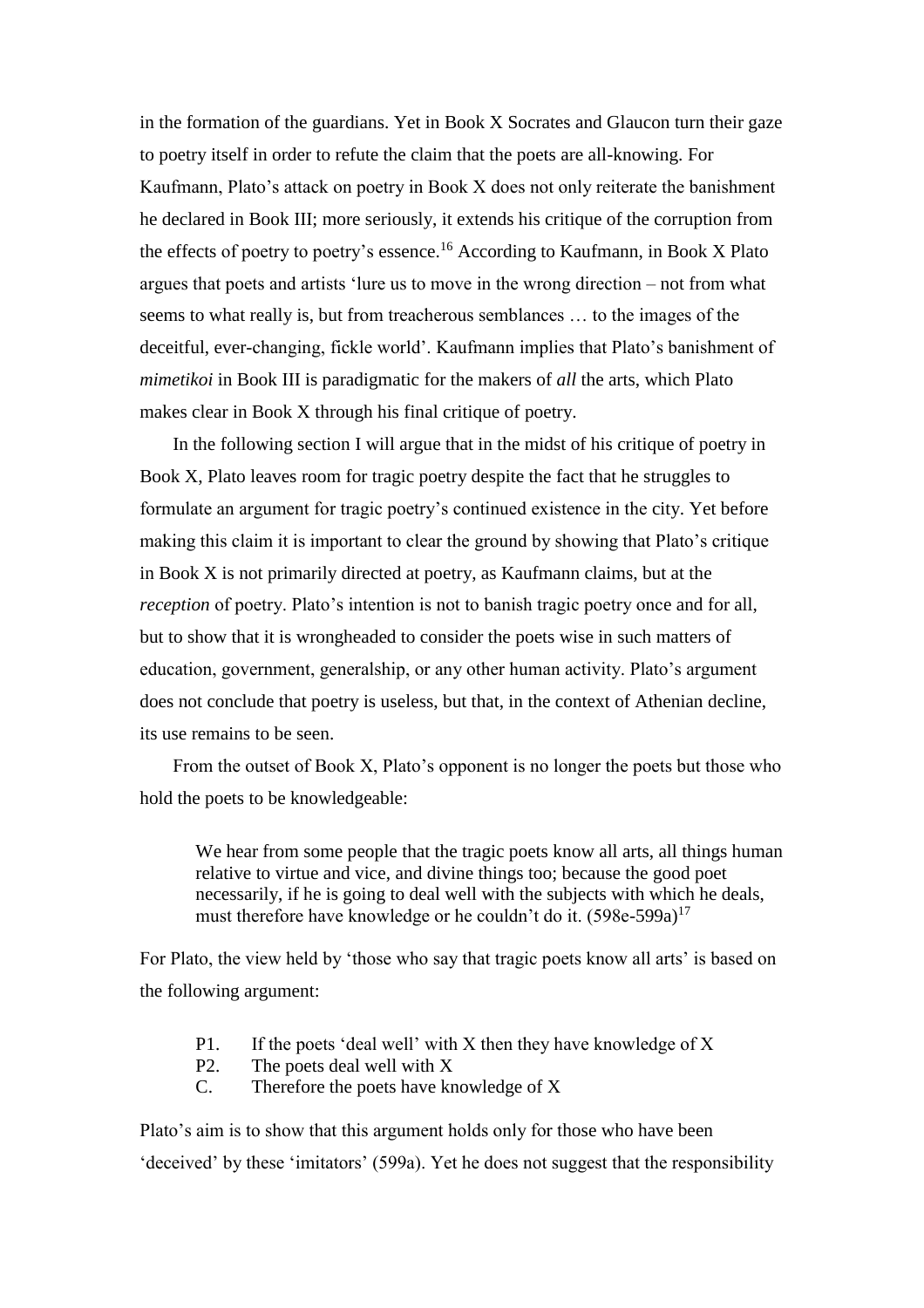for this deception lies in the hands of the imitators; that *poetry* is to be blamed for the ignorance of the people. Rather, the one who is deceived is deceived because of 'his own inability to distinguish between knowledge, lack of knowledge, and imitation' (598d). Plato attacks this argument in order to show that the responsibility for the disordered state of Athens lies in the people.

To establish that those who hold the above argument are deceived, Plato responds through a *reductio*, beginning from the assumption that it is absurd to conclude that a poet has knowledge of a craft, such as shipbuilding, when he or she has never built a ship or been trained in the art of shipbuilding. If the poets *do not* have knowledge, that is, if C is false, then it follows that either P1 or P2 must be false: either the poets do not deal well with  $X(P2)$ , or the conditional  $(P1)$  is flawed. Plato is the first to admit that P2 is true; the poets deal well with their objects of representation, for they are masters of *mimesis*. Thus P1 must be false; Plato's argument ultimately serves to break the if-then connection between dealing well and knowing.

Socrates provides two arguments against the poets in order to establish that while they might deal well with the things they represent, they do not necessarily have knowledge of them. First, he argues that the knowledge that the poets would have to possess in order to be competent in all the matters they speak about is simply too vast, for it comprises numerous arts about which other people only have limited knowledge (598c-d). Socrates gives little evidence to support this argument; he simply assumes that one can be proficient in only one art, for proficiency takes singular dedication. Second, Socrates presents an argument *ad hominum*: while Homer and other poets *speak* of matters related to these various arts, they have not proved their competence by *doing* them. Homer has never cured anyone, so his narration of Hekamede's preparing of an antidote to heal the wounds of Machaon cannot be considered authoritative (598c-d). Moreover, Homer was never asked to be involved in statesmanship and neither has he proved himself as a general, so we cannot confer that he had any knowledge of such arts (600a). These two arguments attack the conditional in P1 to show that knowledge is not a necessary condition of dealing well with what is represented. In contrast, Socrates formulates an alternative conditional: if one can deal well with a particular craft, then one possesses the skill of imitation.

Having challenged the connection between dealing well and knowing through these two arguments, Socrates then gives account of why so many people seem to find it convincing. The error made by those who hold P1, Socrates states, is to 'judge only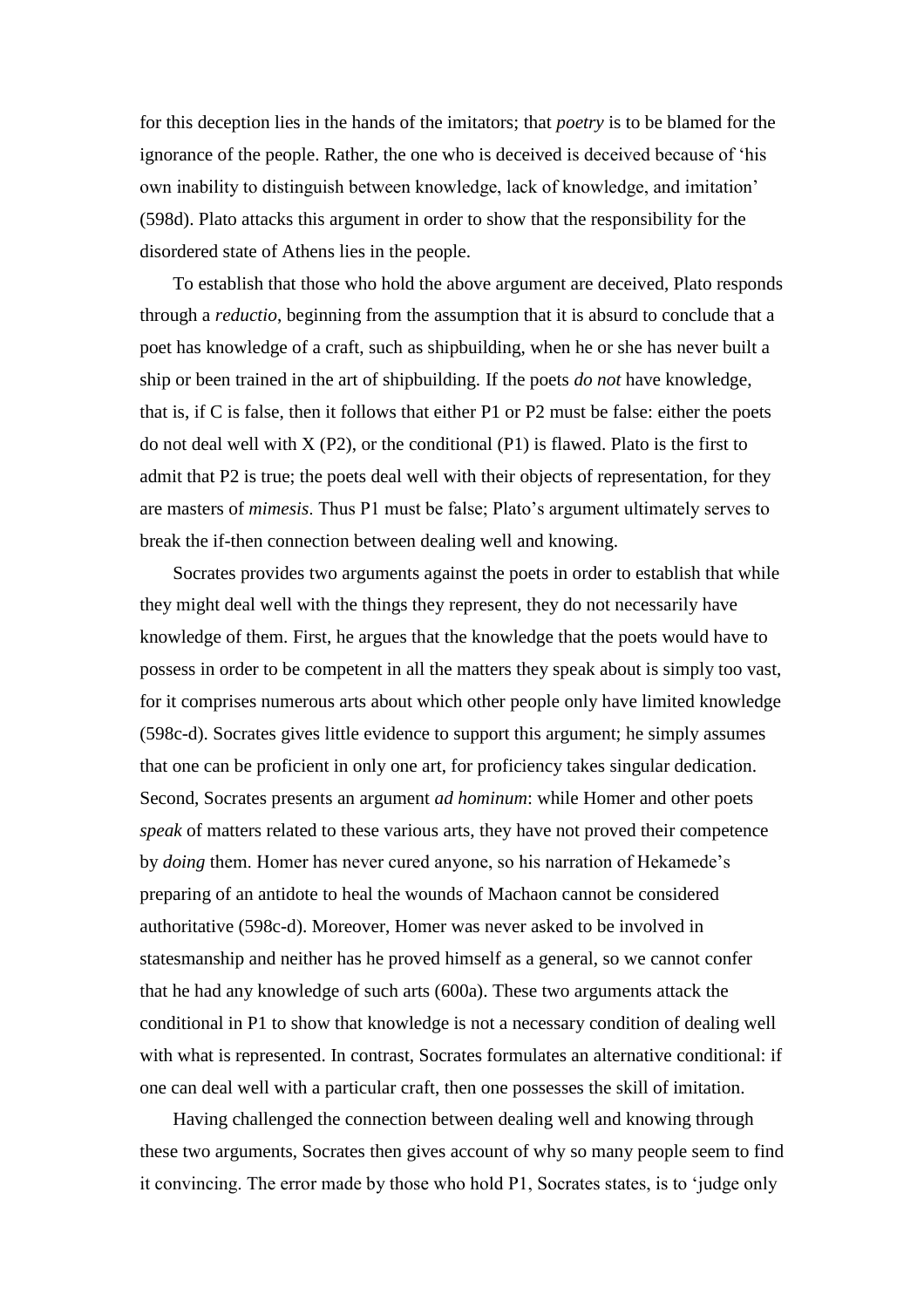from words'. Judging only from words is wrongheaded, for a poet uses the right words from a certain craft

without understanding anything except how to imitate, so that he seems to speak very well to others of the same sort, who judge only from his words, whether he is talking about shoemaking or generalship or anything else whatever. So great is the charm that metre, mode and rhythm naturally possess. (601a-601b)

The charm of poetry's stylistic elements hides the fact that the poet knows nothing of the craft they represent. By employing poetic techniques – by speaking well – the poets appear to possess knowledge of the crafts they represent *only* to those who judge by words alone. Socrates clearly believes that *he* can discern this difference, for *he* knows that speaking well only entails the skill of imitation rather than the skill itself. In other words, Socrates looks beyond the spoken words of the poets for evidence of their competence, and yet finds nothing.

Plato develops the notion of *mimesis* in Book X beyond that which we saw in Books II and III in order to give the reader a deeper grasp of how art is deceptive. He no longer considers the non-productive notion of *mimesis* (enactment), but focuses entirely on the productive form that occurs when a poet produces a representation of a person or human affairs. Yet productive *mimesis* does not only characterise the poets; Plato extends his analysis of productive *mimesis* to the representative arts in general in order to show that one can represent a craft well without having knowledge of that craft. Indeed, Socrates seems less concerned with the poets than he is with *mimetikoi*. Here he describes a *mimetikoi* as 'a craftsman of images' (599d), a person who walks around with a mirror, passively reflecting the surfaces of the world as they appear, but 'surely not in truth' (596d-e). While the image of the mirror-holder seems to relate more to painting than to poetry, Plato is convinced that the nature of poetry is analogous to painting; in the same way that painting gives an image of, say, a landscape, poetry imitates what characters and human affairs *look* like. This analogy between poetry and painting leads to Plato's tripartite ontology: (1) God makes the idea, such as the ideal table, (2) the craftsman 'looks to the idea' (596b), bringing the table into being in the world of appearance, and (3) the artist copies what the craftsman has made, wither through producing an image (painting), through verse (poetry), or though some other medium. The painter and poet are ontologically the same: both make a copy of a copy, and know nothing of the idea itself. Thus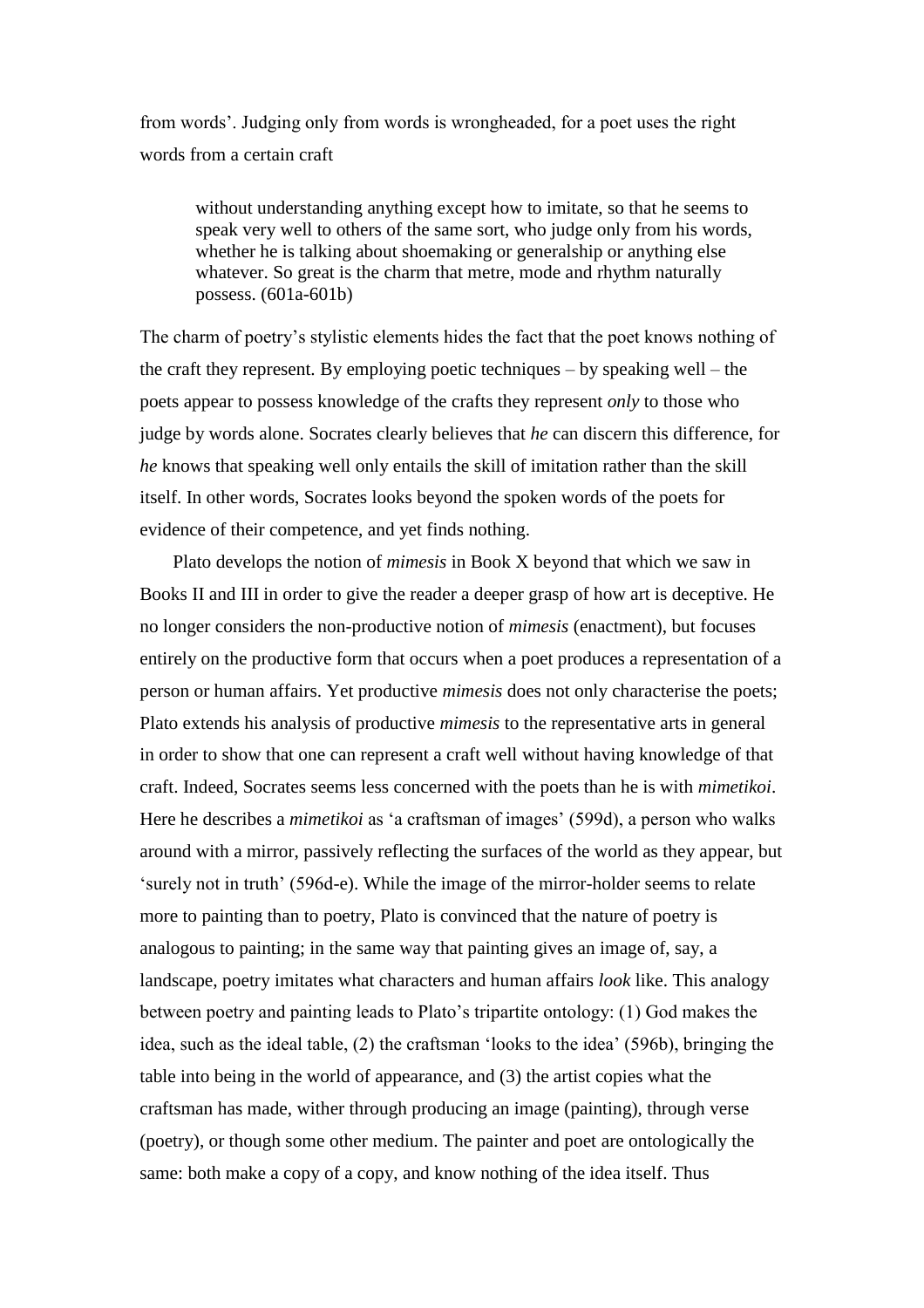The practice of *mimesis* is then far from what is true and, as it seems, fabricates everything because of this: because it captures something little of each thing, and this is an image. (598b)

While the craftsman practices a kind of *mimesis*, for he fabricates by copying an idea, he is different from a poet for his *craft* cannot be defined in terms of imitation. Rather, his craft operates in a fashion that constructs with the ideal in view; he produces through *knowledge*. <sup>18</sup> The one who possess only the craft of imitation, however, knows 'little or nothing about the subjects he imitates' (603b). Thus 'the art of *mimesis* is something that has no serious value; and … this applies above all to all tragic poetry, epic or dramatic'. In comparison to the art of the craftsman, the art of imitation has no serious value, for while both are a form of imitation, the craftsman imitates something substantial. From this metaphysical framework he can argue that 'when someone reports to us that he has met a man who has knowledge of all the arts and everything else', we do not need to test his claim empirically; we can assume that he has 'been deceived by an imitator' (598e). However, while Plato depicts the hold of the poetic arts over the people as 'deception' and 'sorcery' (598d), it is clear that he does not think that the *responsibility* for the ensnarement lies with the imitator. Instead, responsibility lies with the one who was deceived/charmed, for such a person is responsible for his or her own ignorance. Ensnarement is only possible if one is unable to 'discriminate between knowledge, ignorance, and imitation'.

Plato does not think that poetry is neutral, for its poetic elements have the enticing ability to charm and ensnare us. However, he does not object to poetry on this ground. Rather, he objects to the situation in which the spectators are misled because they remain ignorant of the poets' true skill, and thus become deceived that the poets have knowledge in matters of life. This distinction is important for Plato's argument, for, at least in Book X, he is not attacking the poets as much as those who hold that Homer is the all-wise educator. He even defends Homer's poetry by acknowledging that Homer never claimed to possess any knowledge about the things he represented.<sup>19</sup> Such an error was made only by his followers who believed him to be all-wise (599e-600a). The charm that metre, mode, and rhythm naturally possess, the enchanting way that the audience is fooled into judging only his words and not his actions, and the poet's profound skill in reproducing images, all serve to fool the spectators into believing that the poet has knowledge of what he represents. The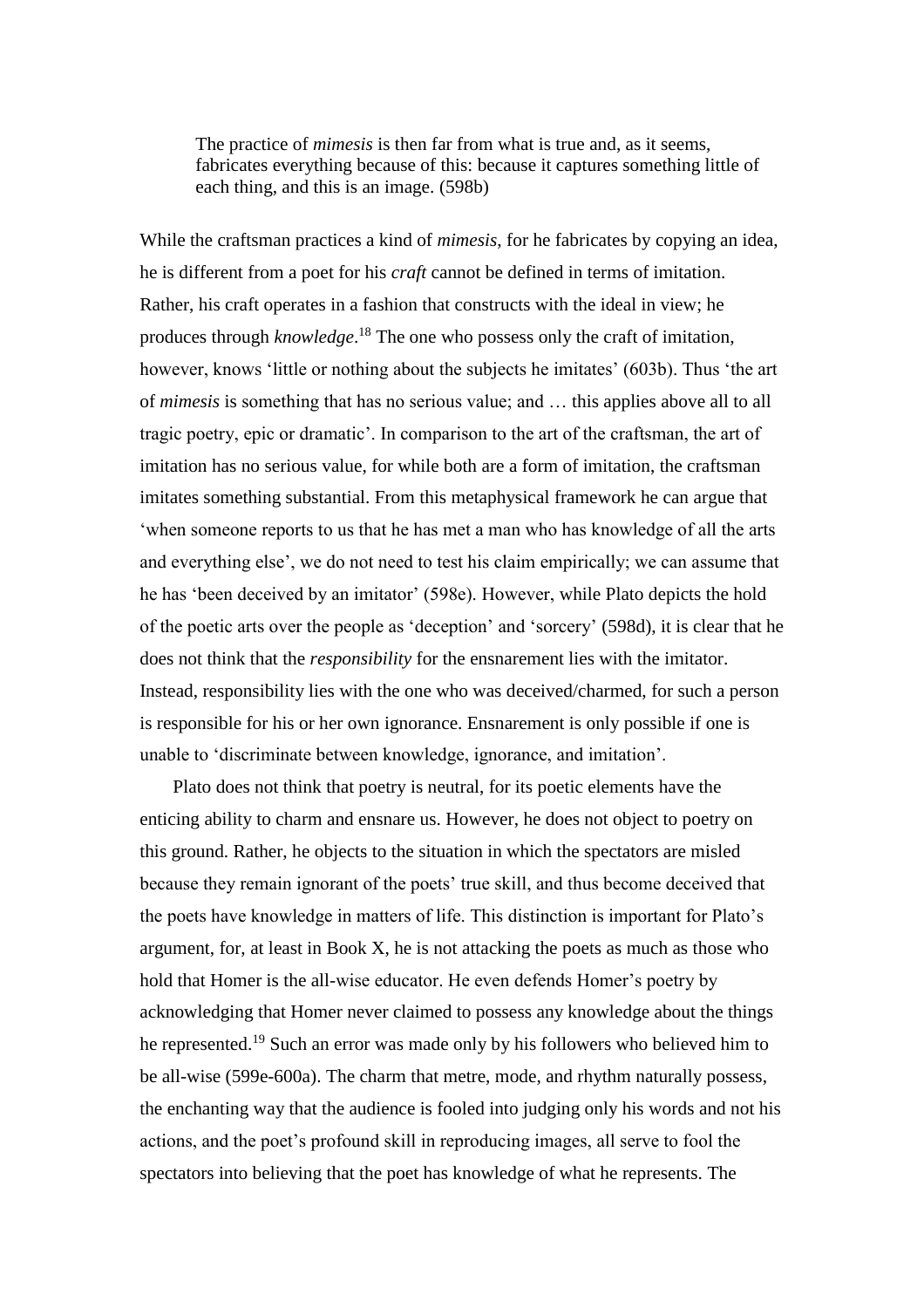spectators who are unable to discern the difference between knowledge and imitation lack an 'antidote' (595b), Plato states, that is able to protect them from the danger of poetry. They lack a counter-spell that could allow them to experience poetic beauty without being corrupted. Precisely what this antidote might entail, and what it shows about Plato's view of art, remains to be seen.

#### **3. The antidote**

Plato's argument aims to show that those who consider the poets to have knowledge of the things they represent are deceived. Yet he does not suggest that the poets are wholly responsible for the ignorance of the people, for his argument is ultimately directed at the people who hold this view. Yet if the people are responsible for their own deception, and yet remain in the state of deception, how can they escape this vicious cycle? Presumably Plato's alternative kind of poetry – poetry that is used *with* knowledge – is part of his solution. The presentation of *Kallipolis* through Plato's writing might constitute one such form of *mimesis*. For Nietzsche, of course, this kind of art is deeply problematic, for it embodies philosophy's preoccupation with the otherworldly. Yet it is also problematic on the terms of Plato's project, as I have outlined it, for Plato's idea of philosophical poetry only provides a solution for the guardians, that is, those who have been taken from their families at birth, subjected to rigorous mathematical training, and shaped through philosophical *mousike*. These guardians exist only in the presentation of *Kallipolis* in *Republic*, and it is not to them that Plato writes. If Plato desires to alter the *present* conditions of Athens – including those like himself who were formed by Homer and the tragic poets – how might poetry play a role?

In this section I aim to show that while Nietzsche's concern for Plato's philosophical poetry might be valid, Plato does not only admit philosophical poetry into the city, but also leaves room for a reconfigured love of poetic beauty; what I will call a *philosophical love* of poetry. I am not suggesting that Plato's view of poetry is actually in line with Nietzsche's project. Rather, I aim to show that Nietzsche's caricature of Plato's political project as escapist is ultimately flawed. Despite Plato's weaknesses, I claim that his approach to political reform seeks to embrace this world *more fully* than Nietzsche's aestheticism, for it problematises the given in a way that does not seek ecstatic moments of aesthetic reprieve, but invites the Athenian people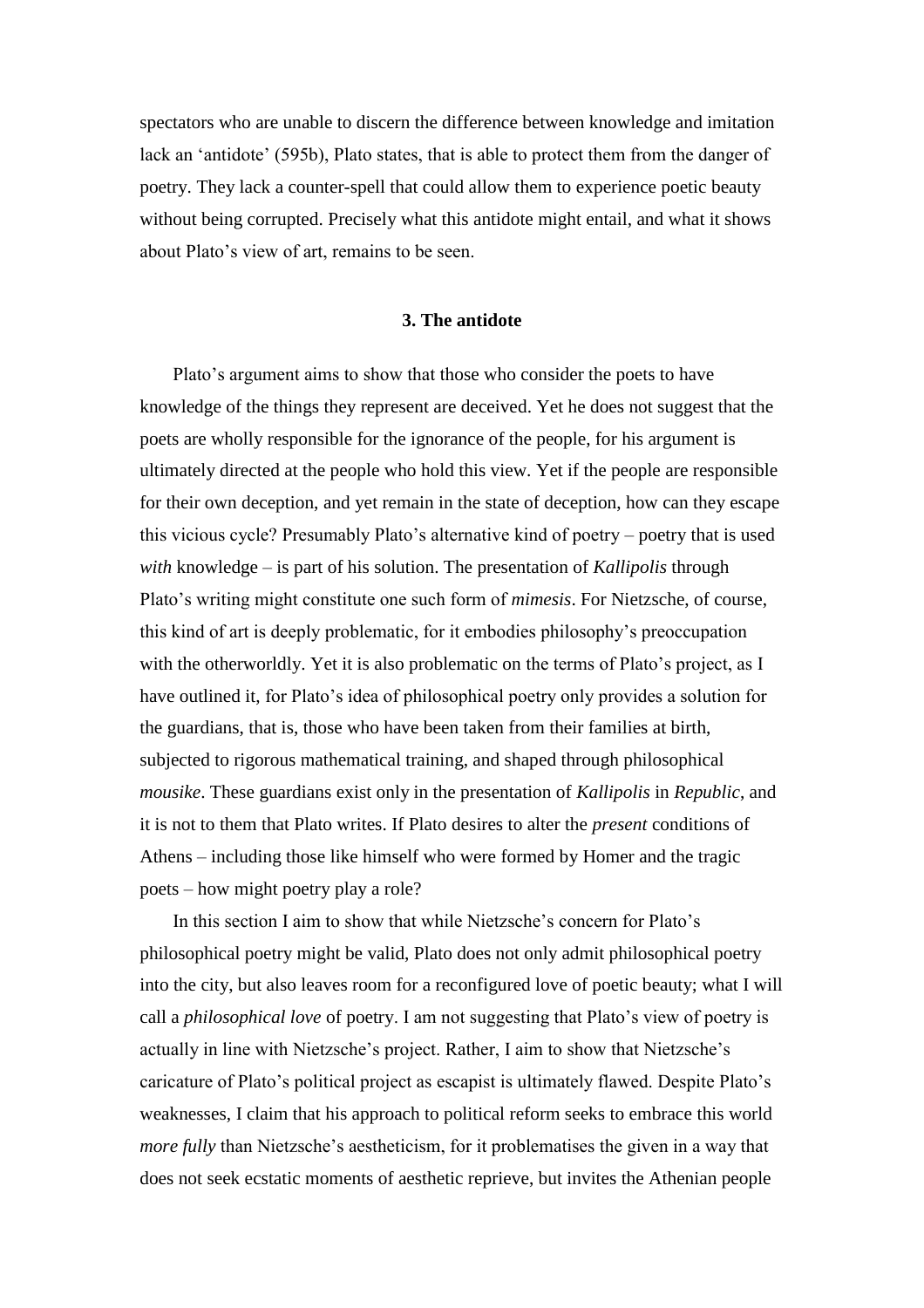to take hold of the trajectory of their city. Plato's discussion of poetry in Book X reveals that he maintains hope that tragic poetry could be a valuable part of a city that does not accept the given but aspires to what is ungiven.

From the very outset of Book X Plato explores our relation to poetry in terms of love. In the opening lines, Socrates announces that he is returning to his refusal in Book III to admit poetry that is 'merely imitative' (595a). He does not refer to his earlier argument as a refusal of imitative poetry as such, but a refusal of poetry that is *merely* imitative; poetry that imitates in abstraction from the idea. He then utters a provocative summary of his reasons for refusing such poetry: 'Everything of this sort seems to be a corruption of understanding for hearers *who do not have, as an antidote, knowledge of what things happen to be in themselves*' (595b, my emphasis).

To explain what he means an antidote, Socrates draws it into an analogy with the youthful experience of falling in love. First, he examines the seductive call of his own first romance, and identifies two opposed desires in this experience that structure his treatment of poetry. The first desire comes from memory; when Socrates recalls his first love, he is enticed to return to its pleasures that still lay claim to his aging affections. The second desire comes from reason; many who fall in love recognise, despite their passion, that the object of their love may not actually be beneficial. Against their emotions, such people must wilfully stay away from the object of their love in order to prioritise a desire they deem to be more significant. In other words, they must transform their relation to the object of their love through *another* love.

Socrates clearly has in mind his own love of poetry, which, like a youthful lover who refuses to be forgotten, continues to beckon his attention. He acknowledges his youthful love of poetry, yet recognises that there came a time that he had to cleave from the allure of poetic beauty in order to learn of higher things. This decision, however, was not based on the knowledge that poetry *is* useless, just as the man who rejects his lover does not know that she is ultimately bad for him. Rather, it is based on the fact that its use remains to be established; his enraptured state quells all rational consideration. It is Socrates' desire to *know* that he is investing in something useful that turns him to a medium that is able to defend itself, namely, philosophy. Yet despite turning away from the youthful romance and toward philosophy, Socrates admits that he would *like* poetry to be proven to be an object worthy of his love, just as any man would like his love to be proved beneficial to his life. Yet to listen to poetry without discerning whether it is truly worthy of his affections would prove too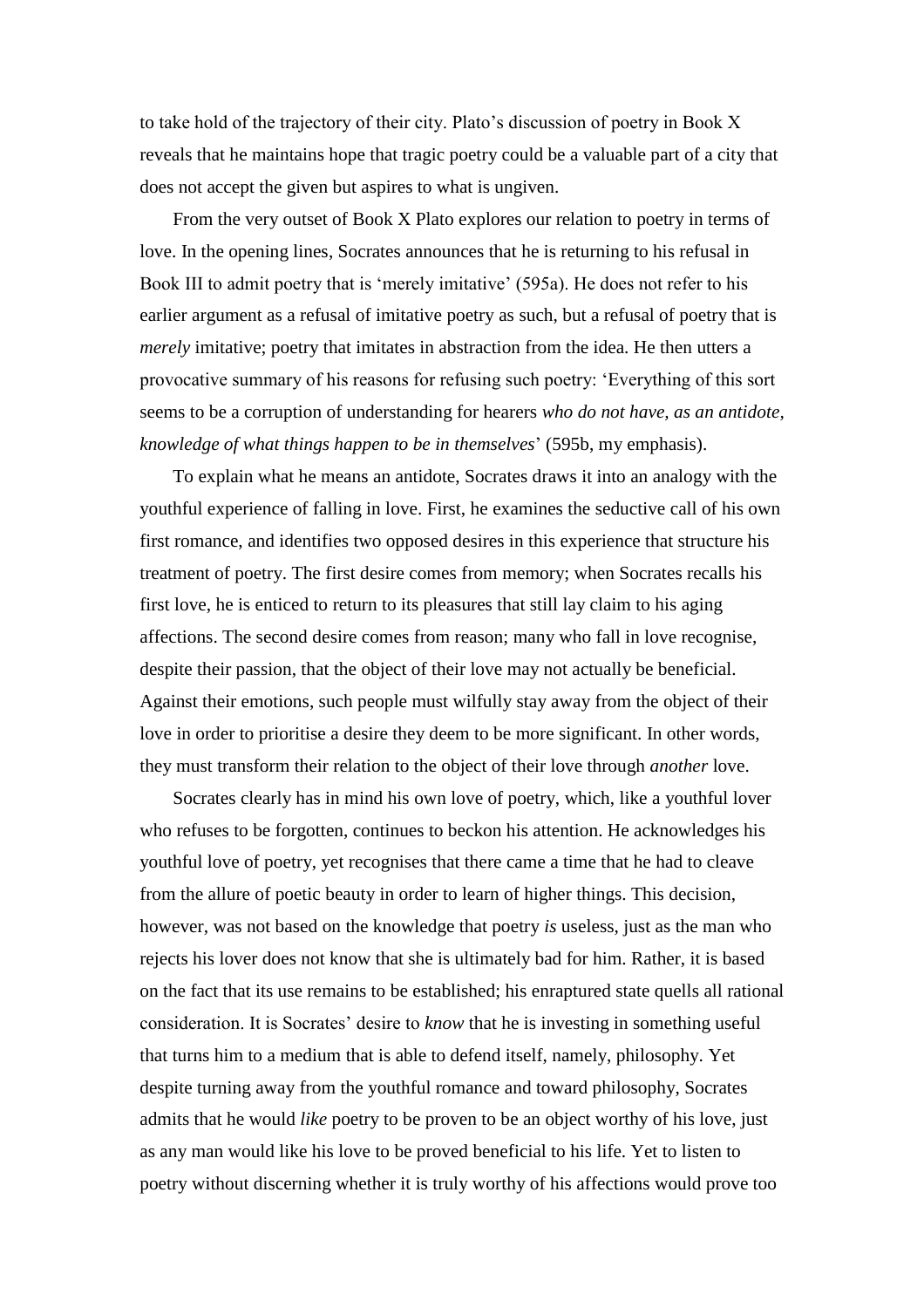strong; the allure of metre and verse would surely conquer his heart while its worthiness remains to be seen.

While this settlement seems to be self-defeating – Socrates precludes the audition of poetry on the grounds that its worth is unknown, yet without auditing poetry one cannot make an assessment of poetry's worth – he then concedes that he will, despite his better judgment, listen to poetry once more. This audition will not be unmediated, however, for he will be sure to 'chant' to himself a 'counter-charm' in order to prevent himself 'from slipping back into the childish passion that the masses have' (608a). This counter-charm is none other than the argument of Book X: the case that poetry is not 'a serious undertaking that grasps truth', but a form of *mimesis*. By describing his argument as a counter-charm (presumably another way of talking about the antidote), Socrates shows again that his main concern is for those who accept the conditional in P1, that is, those who are not able to discern the kind of knowledge possessed by the poets. As I argued in section one, Plato wants to exclude poetry that is not philosophical in order to guarantee that the guardians of *Kallipolis* are formed according to the good. Here, however, it seems that Plato is no longer exploring the appropriate formation of the guardians, but how the *present* citizens of Athens, including himself, might relate to poetry. If the Athenian citizens could become equipped with knowledge – if they could learn what poetry amounts to – then they would be armed with a kind of protection from the corruptive influence of 'merely imitative' poetry. Then they could enjoy the pleasures of poetic beauty whilst recognising that what the mirror beholds is not all that there is.

While Plato's antidote to poetry's sway might at first appear to be in tension with his earlier banishment of the poets, it is not inconsistent with his overall argument. While he loves the beauty he encounters in Homer's representation of the tragic world, Plato remains concerned for those who are unable to discern that Homer's presentation does not amount to knowledge. He concedes that, like Nietzsche, he enjoys the lamentations of tragic poetry and the pleasure of giving himself over to it  $(605d).<sup>20</sup>$  Yet unlike Nietzsche, he refuses to accept that lamentation plumbs deeper into reality than knowledge; one would first have to consider which medium is more proficient at presenting the truth if one was to make such a claim. In other words, one would first have to practice *philosophy*. Plato's idea of a philosophical love of poetry is consistent with his overall argument if we accept that the philosophical nature of the love – the knowledge that what is presented through poetry is not *necessarily* true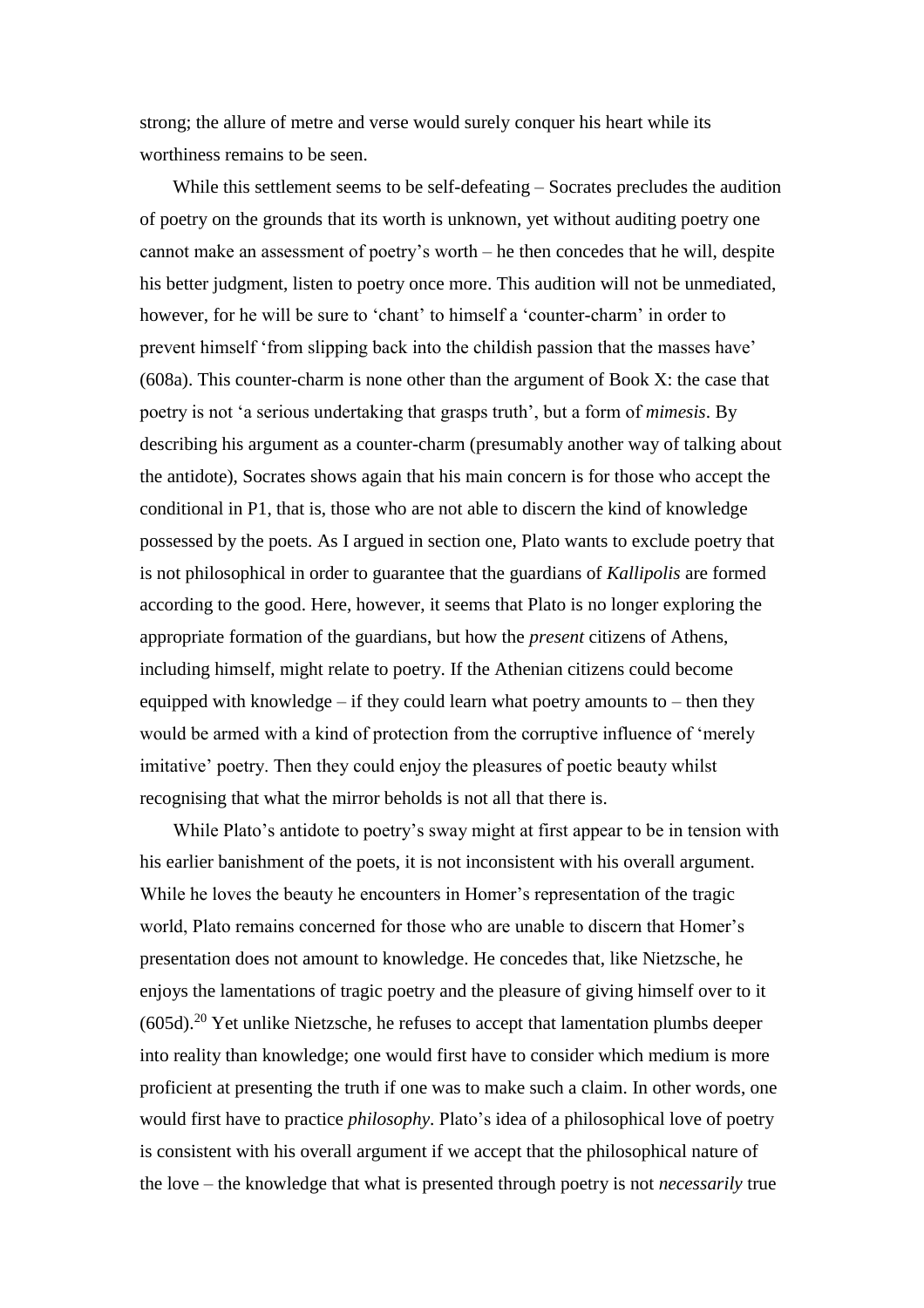– provides an antidote to the dangerous elements of the allure of poetic beauty. Plato's pharmacological imagery implies that he figures tragic poetry as a kind of beautiful poison, pleasurable in its depiction of the world of appearances but deathly in its potential to occlude our insight into the good. Thus he argues that a philosophical love of poetry (not simply a love of philosophical poetry) might afford enough protection so that we might experience poetic beauty without being overcome by its spell.

# **4. A philosophical love of poetry**

While Plato's position seems to oscillate between expelling and conceding, calling for philosophical poetry and advocating an antidote that could allow us to continue enjoying tragic poetry, it presses toward a single end: elucidating the nature of *mimesis*. If we are to challenge the fatedness of the apparent order of things, if we are to cleave open the possibility of something more than what is, then we require other modes of *mimesis* that are able to open a space in which to discover the efficacy of human action in altering the given world. *Republic* must be seen as one such attempt; Socrates' discussion of *Kallipolis* imitates the just city in order to transform the reader's relation to the present city. It is certainly a flawed attempt, for by limiting *mimesis* to a passive kind of mirroring, Plato restricts poetic presentation from extending beyond what is given. Indeed, Plato's *Republic* itself is creative in a nonmimetic sense, for it breaks with previous modes of presentation in the attempt to open a world that lies beyond the present.

Understanding *Republic* as an attempt to alter the relation of the citizens to the city entails that Nietzsche and Kaufmann's portrayal of Plato's view on poetry as the desire to escape the fragmented world of appearances for a perfect order of harmony is problematic on two fronts. First, it fails to call into question those who Plato aims to critique in *Republic*: those who hold that Homer is all-knowing. Neither Nietzsche nor Kaufmann would have much time for those who turn to art for knowledge in matters of education. Second, it fails to properly understand the political dimension of Plato's project: Plato aims to alter the relation of the people to the poetic arts through philosophy in order to open what lies beyond the given. In this sense, while Plato, Nietzsche, and Kaufmann all attempt to challenge their readers to take *this* world more seriously, Plato's attempt to reform civic education takes us further than the proposal put forward by Nietzsche and Kaufmann. Artistic solace is not an end, for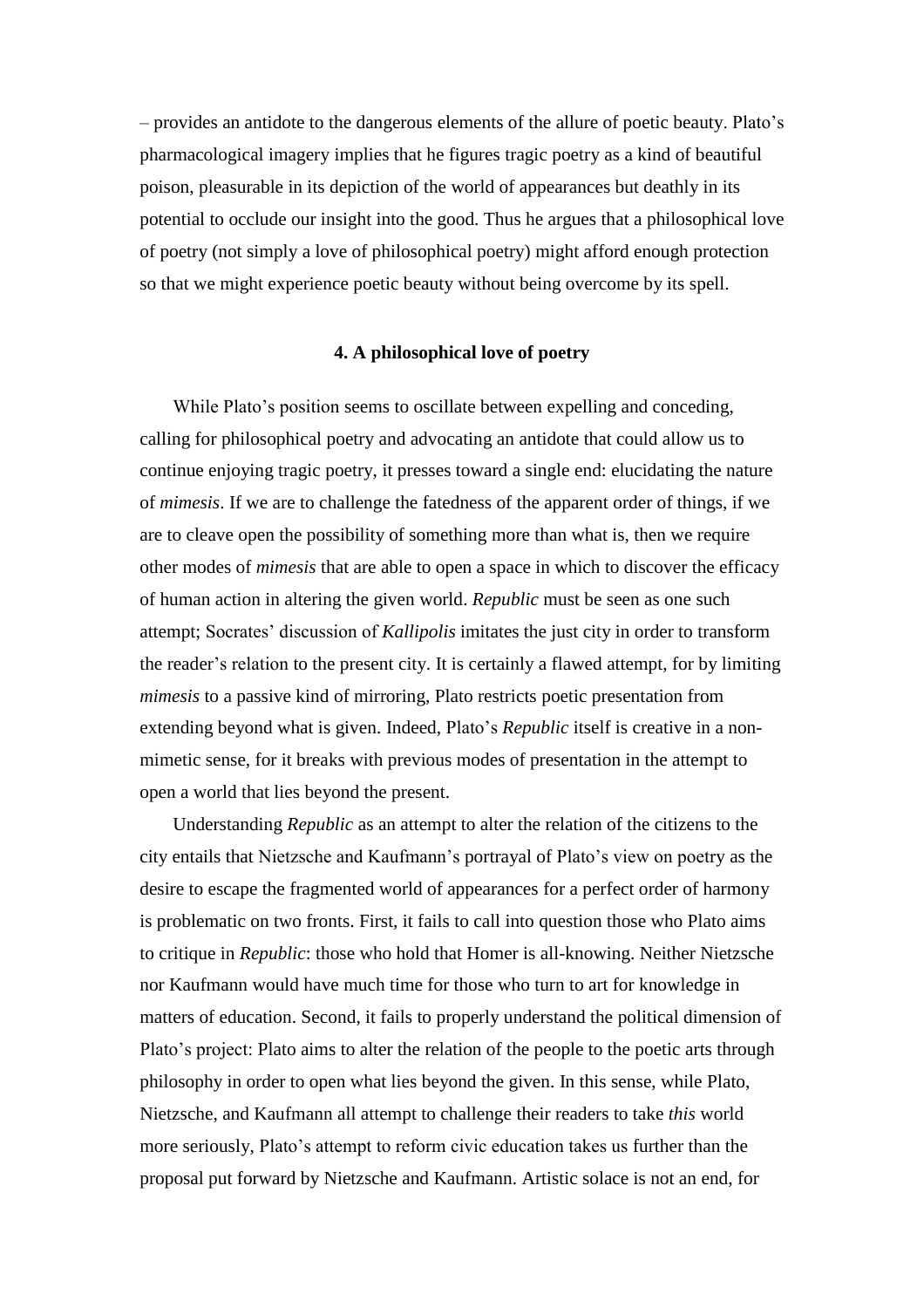Plato, and neither can its value be found until one thinks philosophically. To accept the pleasures of art as the highest reality is to accept the given order as fate.

Alternatively, Socrates argues that the pleasures of art must be subsidiary to a greater task of building a political order in which it makes sense to live. Only a *philosophical* love of poetic beauty would allow the Athenian people to experience the pleasures of poetry without accepting the given world as final.

<sup>9</sup> Allen, *Why Plato Wrote*, p. 95.

 $\overline{a}$ 

<sup>16</sup> Kaufmann, *Tragedy and Philosophy*, p. 17-18.

<sup>1</sup> Walter Kaufmann, *Philosophy and Tragedy* (Princeton University Press, New Jersey, 1968), 18.

<sup>&</sup>lt;sup>2</sup> In Kaufmann's words, 'Plato aims to show us that in real life tragedy is not necessary if people will only listen to him.' ibid. 29

<sup>3</sup> Nietzsche, *Birth of Tragedy and the Case of Wagner*, trans. W. Kaufmann (Vintage Books, New York, 1967), 86, 96.

<sup>4</sup> Julius Elias, *Plato's Defence of Poetry* (SUNY, USA, 1984); Avi Kujman, *Poetry and Philosophy: Plato's Spirit and Literary Criticism* (Charleston, SC, 2009); Mairead Costigan, 'Plato's *Republic* and Censorship in Philosophy and Poetry', in *Literature and Aesthetics*, 19, 1 (2009): 114-137.

<sup>5</sup> Allan Gilbert, 'Did Plato Banish the Poets or the Critics?', in *Studies in Philology*, 36, 1 (1939): 1-19; Stephen Halliwell, 'Antidotes and Incantations: Is There a Cure for Poetry in Plato's *Republic*?', in *Plato and the Poets* (Brill, Leiden, The Netherlands, 2011), 241-266.

<sup>6</sup> This argument is indebted to Halliwell, who concludes his analysis of Plato's cure for poetry by suggesting that Plato 'hopes, when all is said and done, not for a "cure" from a sickness but for a justification to nurture a reconfigured *eros* toward poetic beauty'. Halliwell leaves this suggestion undeveloped, and it is my hope to make some sense of it here. Halliwell, 'Antidotes and Incantations', p. 265.

<sup>7</sup> See also Karl Popper, *The Open Society and Its Enemies* (London: Routledge, 1945).

<sup>8</sup> See Peter Euben, *Corrupting Youth: Political Education, Democratic Culture, and Political Theory* (Princeton: Princeton University Press, 1997); Christina Tarnopolsky, *Prudes, Perverts, and Tyrants: Plato's Gorgias and the Politics of Shame* (Princeton, NJ: Princeton University Press, 2010); Danielle Allen, *Why Plato Wrote* (Oxford: Blackwell, 2010).

<sup>10</sup> See *Symposium* 215ef., 221df.; *Phaedrus* 2693f.; *Alcibiades* 218dff.; *Protagoras* 319ef.; *Gorgias*  315dff, 419a; *Meno* 94b.

<sup>&</sup>lt;sup>11</sup> Plato, *Gorgias*, trans. T. Irwin (Oxford University Press, Oxford, 1979), 515dff. Plato particularly attacks Pericles, saying that if he were a good leader then the citizens would have been better by the end of his rule than when he started. They did not become better, but worse, Plato argues, exposing Pericles as a poor leader and a base character.

<sup>12</sup> *Mousike* covers the secondary or literary education referred to in Book III of *Republic*. According to Shorey it covers 'playing the lyre, music, poetry, letters, culture, philosophy according to the context.' Shorey, in Plato, *Republic*, trans. D. Lee (Penguin Books, England, 1974), 130

<sup>&</sup>lt;sup>13</sup> Desmond Lee, in Plato, *Republic*, trans. D. Lee (Penguin Books, England, 1974), 129

<sup>&</sup>lt;sup>14</sup> See Plato, *Republic*, trans. R. E. Allen (Yale University Press, New Haven, 2006).

<sup>&</sup>lt;sup>15</sup> For Nietzsche, taking solace in art turns on our participation in the creative and destructive activity of the 'reckless and amoral artist-god who wants to experience, whether he is building or bullying, … his own joy and glory'. In such an experience, the suffering of the characters on stage – and the suffering of people in our own world – cease to be ethically demanding. Nietzsche, *Birth of Tragedy*, p. 22.

<sup>17</sup> Plato's argument here is similar to the one he built in the *Ion* where he attacks Ion's claim that Homer possessed the knowledge of the characters he represents. According to Ion, a Homeric rhapsode, Homer knows what is 'appropriate' for his characters to say, entailing that he has a knowledge of their craft (540b). Plato, *Early Socratic Dialogues*, ed. T. Saunders (Penguin Books, England, 1987).